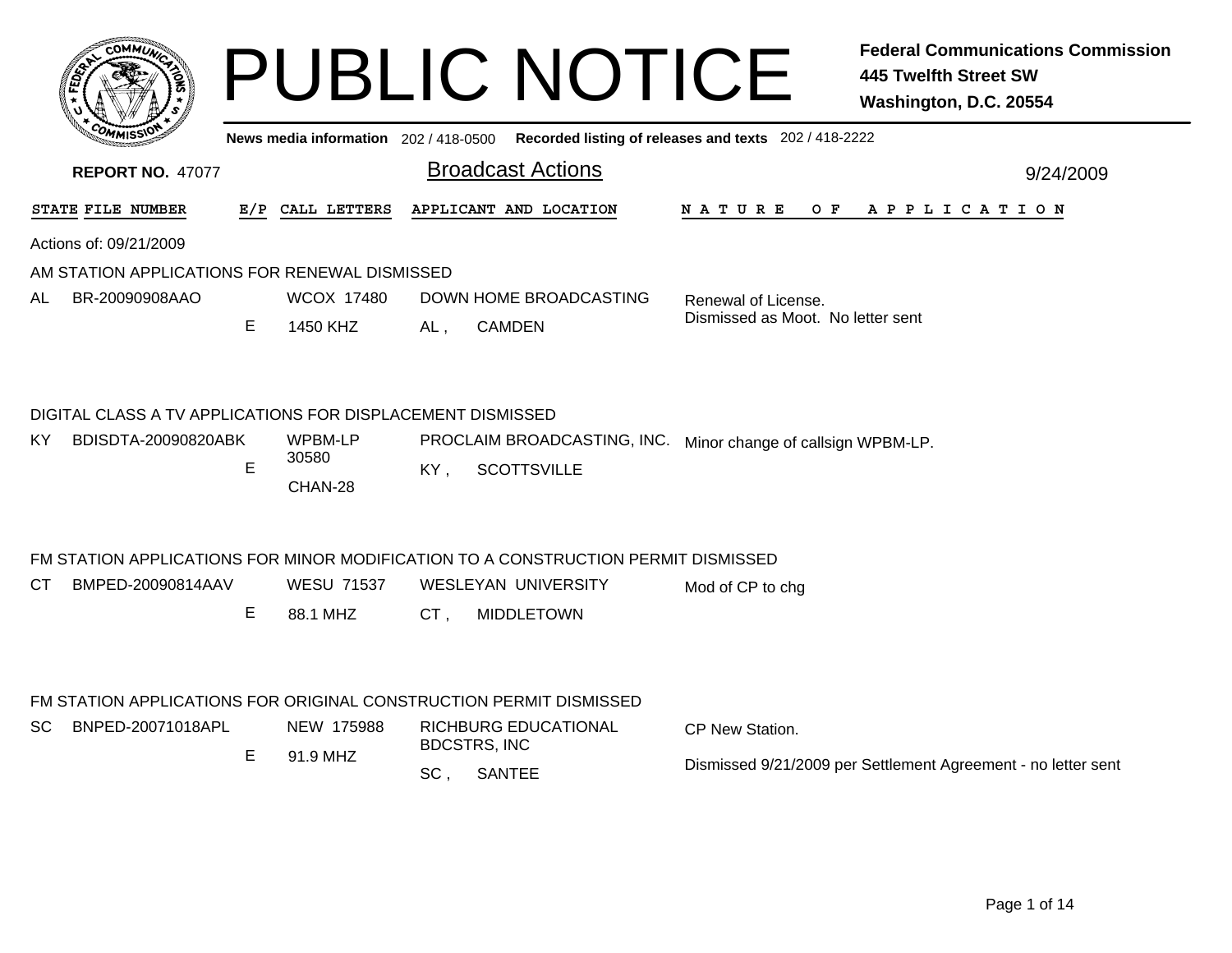| <b>COMMU</b>                   |               |                                       | <b>PUBLIC NOTICE</b>                                               | <b>Federal Communications Commission</b><br><b>445 Twelfth Street SW</b><br>Washington, D.C. 20554 |
|--------------------------------|---------------|---------------------------------------|--------------------------------------------------------------------|----------------------------------------------------------------------------------------------------|
|                                |               | News media information 202 / 418-0500 |                                                                    | Recorded listing of releases and texts 202 / 418-2222                                              |
| <b>REPORT NO. 47077</b>        |               |                                       | <b>Broadcast Actions</b>                                           | 9/24/2009                                                                                          |
| STATE FILE NUMBER              | E/P           | CALL LETTERS                          | APPLICANT AND LOCATION                                             | N A T U R E<br>O F<br>A P P L I C A T I O N                                                        |
| Actions of: 09/21/2009         |               |                                       |                                                                    |                                                                                                    |
|                                |               |                                       | FM STATION APPLICATIONS FOR ORIGINAL CONSTRUCTION PERMIT DISMISSED |                                                                                                    |
| BNPED-20071019ACG<br>SC.       |               | NEW 175516                            | IMMANUEL BROADCASTING                                              | CP New Station.                                                                                    |
|                                | E             | 91.7 MHZ                              | <b>NETWORK</b><br>SC.<br><b>EHRHARDT</b>                           | Dismissed 9/21/2009 per Settlement Agreement - no letter sent                                      |
| BNPED-20071022AIZ<br>AL        |               | NEW 176892                            | <b>KMZD RADIO, INC</b>                                             | CP New Station.                                                                                    |
|                                | E             | 91.5 MHZ                              | <b>TUSKEGEE</b><br>AL,                                             | Informal Objection Filed 07/17/2009 & 7/20/2009 by ALABAMA<br><b>CHRISTIAN RADIO INC</b>           |
|                                |               |                                       |                                                                    | Dismissed 9/21/2009 per Applicant's request - no letter sent                                       |
| BNPED-20071022AXU<br>SC.       |               | NEW 176260                            | I.E.C. SOCIAL, EDUCATIONAL, &<br>HUMANITARIAN AID, INC.            | CP New Station.                                                                                    |
|                                | E<br>91.9 MHZ |                                       | SC,<br><b>REEVESVILLE</b>                                          | Dismissed 9/21/2009 per Settlement Agreement - no letter sent                                      |
| BNPED-20071022BDS<br><b>SC</b> |               | NEW 176853                            | LRS FOUNDATION, INC                                                | CP New Station.                                                                                    |
|                                | Е             | 91.9 MHZ                              | <b>SUMMERTON</b><br>SC.                                            | Dismissed 9/21/2009 per Settlement Agreement - no letter sent                                      |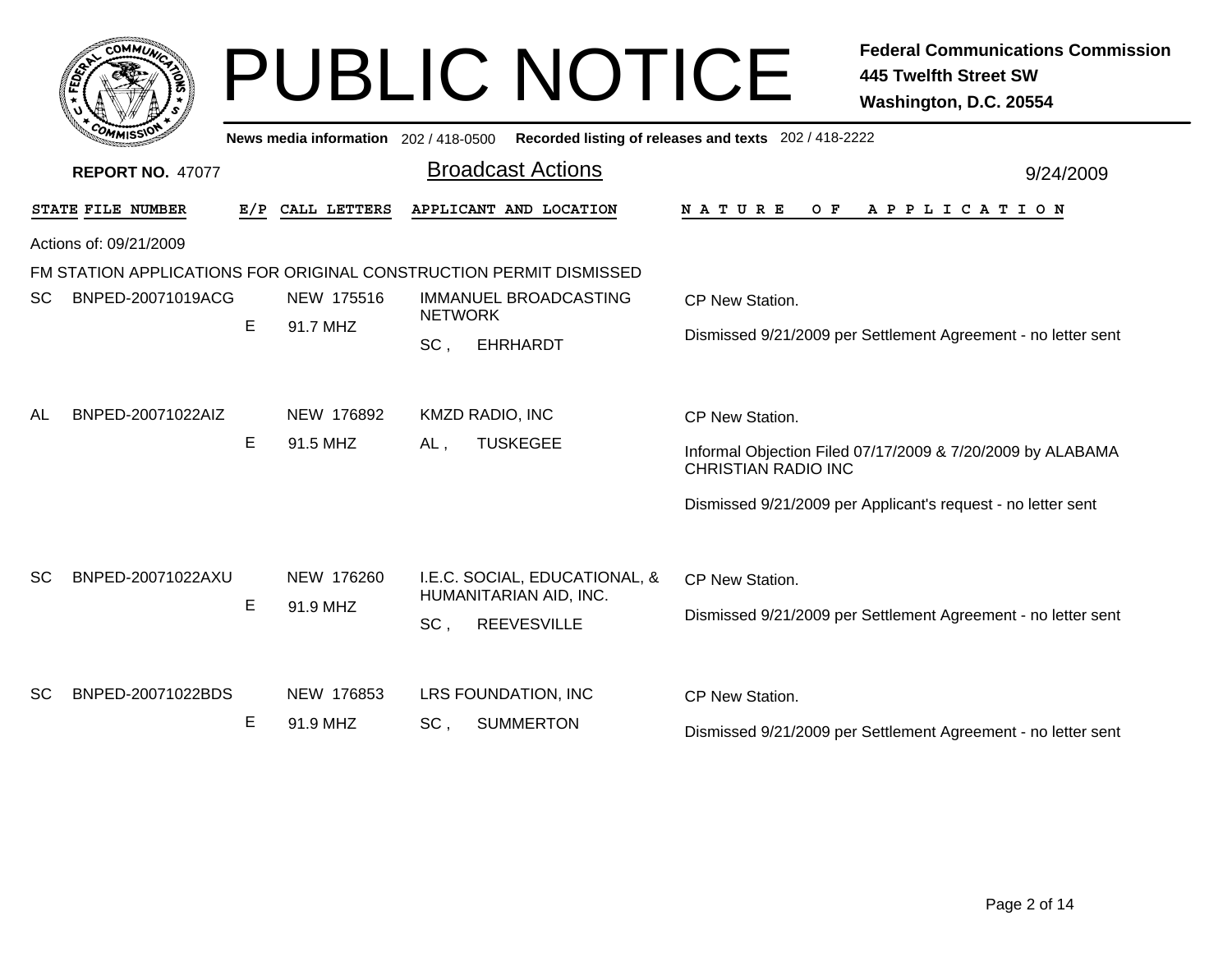| <b>COMMUL</b>                                                                |     |                        |                | <b>PUBLIC NOTICE</b>     |                                                       | <b>Federal Communications Commission</b><br>445 Twelfth Street SW<br>Washington, D.C. 20554 |
|------------------------------------------------------------------------------|-----|------------------------|----------------|--------------------------|-------------------------------------------------------|---------------------------------------------------------------------------------------------|
|                                                                              |     | News media information | 202 / 418-0500 |                          | Recorded listing of releases and texts 202 / 418-2222 |                                                                                             |
| <b>REPORT NO. 47077</b>                                                      |     |                        |                | <b>Broadcast Actions</b> |                                                       | 9/24/2009                                                                                   |
| <b>STATE FILE NUMBER</b>                                                     | E/P | CALL LETTERS           |                | APPLICANT AND LOCATION   | <b>NATURE</b><br>O F                                  | A P P L I C A T I O N                                                                       |
| Actions of: 09/21/2009                                                       |     |                        |                |                          |                                                       |                                                                                             |
| FM STATION APPLICATIONS FOR RENEWAL DISMISSED                                |     |                        |                |                          |                                                       |                                                                                             |
| AL<br>BRH-20090909ABE                                                        |     | <b>WYVC 17481</b>      |                | DOWN HOME BROADCASTING   | Renewal of License.                                   |                                                                                             |
|                                                                              | E.  | 102.3 MHZ              | AL.            | <b>CAMDEN</b>            | Dismissed as Moot. No letter sent                     |                                                                                             |
| FM TRANSLATOR APPLICATIONS FOR MINOR CHANGE TO A LICENSED FACILITY DISMISSED |     |                        |                |                          |                                                       |                                                                                             |
| <b>SD</b><br>BPFT-20090916ADJ                                                |     | K245BD                 |                | PHASOR PHYSICS, INC.     |                                                       | Minor change in licensed facilities, callsign K245BD.                                       |
|                                                                              | Е   | 142015                 | CD.            | DEADMOOD                 |                                                       | Dismissed 9/21/2009 per Applicant's request-no letter sent.                                 |

## DIGITAL TRANSLATOR OR DIGITAL LPTV APPLICATIONS FOR DISPLACEMENT DISMISSED

96.9 MHZ

E

, DEADWOOD SD

| WI | BDISDTL-20090630AET | W29DJ 67976 | SHEBOYGAN COMMUNITY<br>BROADCASTING, LLC | Minor change of callsign W29DJ.                                                               |
|----|---------------------|-------------|------------------------------------------|-----------------------------------------------------------------------------------------------|
|    |                     | CHAN-36     | SHEBOYGAN                                | Petition to Deny Filed 08/20/2009 by MILWAUKEE AREA TECHNICAL<br><b>COLLEGE DISTRICT BOAR</b> |

Opposition Filed 09/02/2009 by POLNET COMMUNICATIONS, LTD.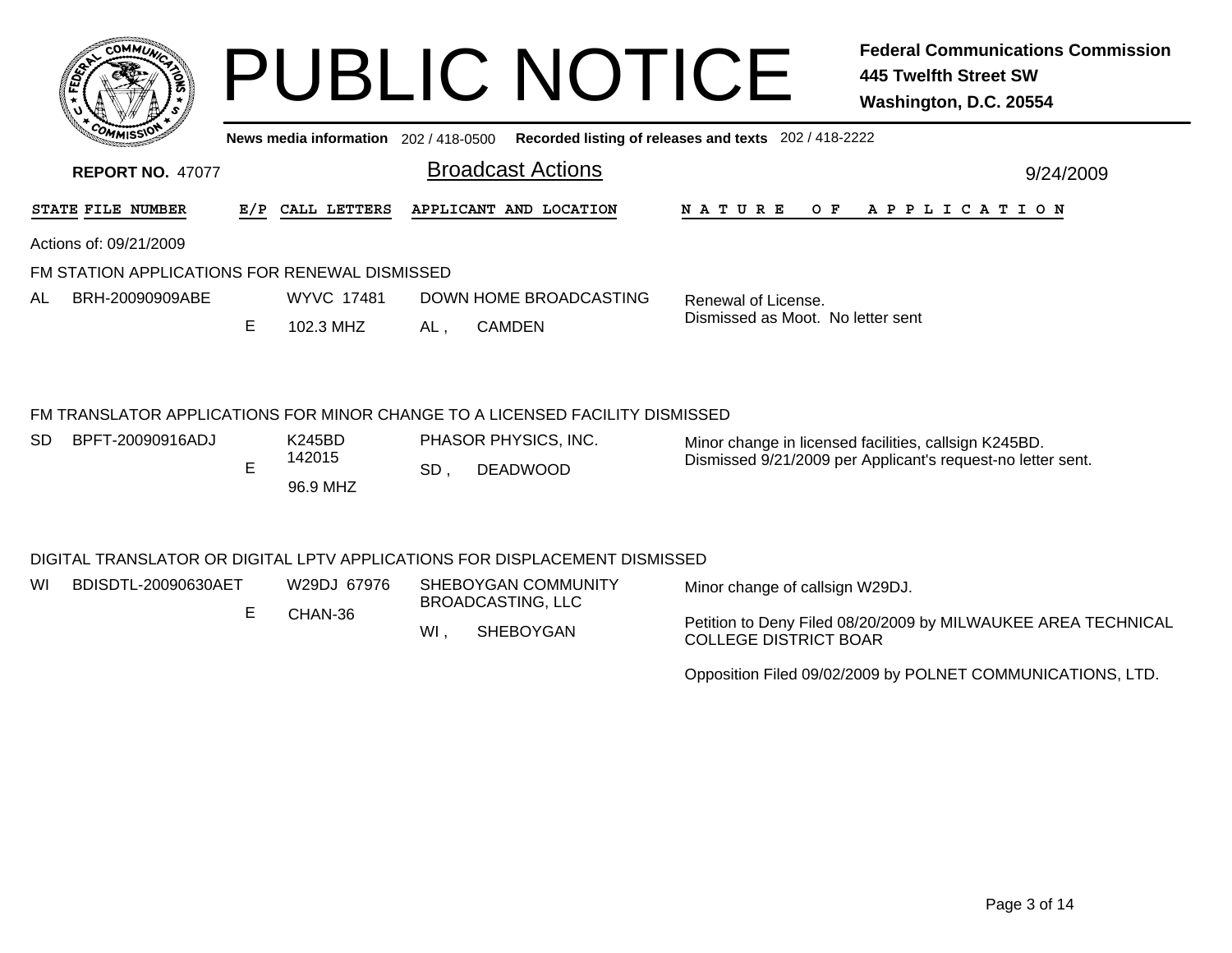|                                                                                 |   |                                     | <b>PUBLIC NOTICE</b>                                                          | <b>Federal Communications Commission</b><br><b>445 Twelfth Street SW</b><br>Washington, D.C. 20554                                        |
|---------------------------------------------------------------------------------|---|-------------------------------------|-------------------------------------------------------------------------------|-------------------------------------------------------------------------------------------------------------------------------------------|
|                                                                                 |   | News media information 202/418-0500 |                                                                               | Recorded listing of releases and texts 202 / 418-2222                                                                                     |
| <b>REPORT NO. 47077</b>                                                         |   |                                     | <b>Broadcast Actions</b>                                                      | 9/24/2009                                                                                                                                 |
| <b>STATE FILE NUMBER</b>                                                        |   | E/P CALL LETTERS                    | APPLICANT AND LOCATION                                                        | O F<br>A P P L I C A T I O N<br>N A T U R E                                                                                               |
| Actions of: 09/21/2009                                                          |   |                                     |                                                                               |                                                                                                                                           |
|                                                                                 |   |                                     | AM STATION APPLICATIONS FOR MAJOR MODIFICATION TO A LICENSED FACILITY GRANTED |                                                                                                                                           |
| BMJP-20050118AEC<br>IL                                                          | E | <b>WEEF 72957</b><br>1430 KHZ       | POLNET COMMUNICATIONS,<br>LTD.                                                | AM Auction 84<br>Major change in licensed facilities.                                                                                     |
|                                                                                 |   |                                     | <b>DEERFIELD</b><br>IL,                                                       | Engineering Amendment filed 07/18/2005                                                                                                    |
|                                                                                 |   |                                     |                                                                               | Engineering Amendment filed 11/23/2005                                                                                                    |
|                                                                                 |   |                                     |                                                                               | Engineering Amendment filed 06/14/2006                                                                                                    |
|                                                                                 |   |                                     |                                                                               | Engineering Amendment filed 04/22/2009                                                                                                    |
| AM STATION APPLICATIONS FOR DIRECT MEASUREMENT GRANTED<br>BZ-20090601AXK<br>OH. | P | WJYM 31170<br>730 KHZ               | <b>FAMILY WORSHIP CENTER</b><br>CHURCH, INC.<br><b>BOWLING GREEN</b><br>OH.   | <b>Direct Measurement</b>                                                                                                                 |
| CLASS A TV APPLICATIONS FOR ASSIGNMENT OF LICENSE GRANTED                       |   |                                     |                                                                               |                                                                                                                                           |
| BALTTA-20090805ACK<br>AR.                                                       | E | <b>KLMB-LP</b><br>38585<br>CHAN-23  | LOUISIANA CHRISTIAN<br>BROADCASTING, INC.<br>EL DORADO<br>AR,                 | Voluntary Assignment of License, as amended<br>From: LOUISIANA CHRISTIAN BROADCASTING, INC.<br>To: KINGDOM BROADCASTING, INC.<br>Form 314 |
|                                                                                 |   |                                     |                                                                               |                                                                                                                                           |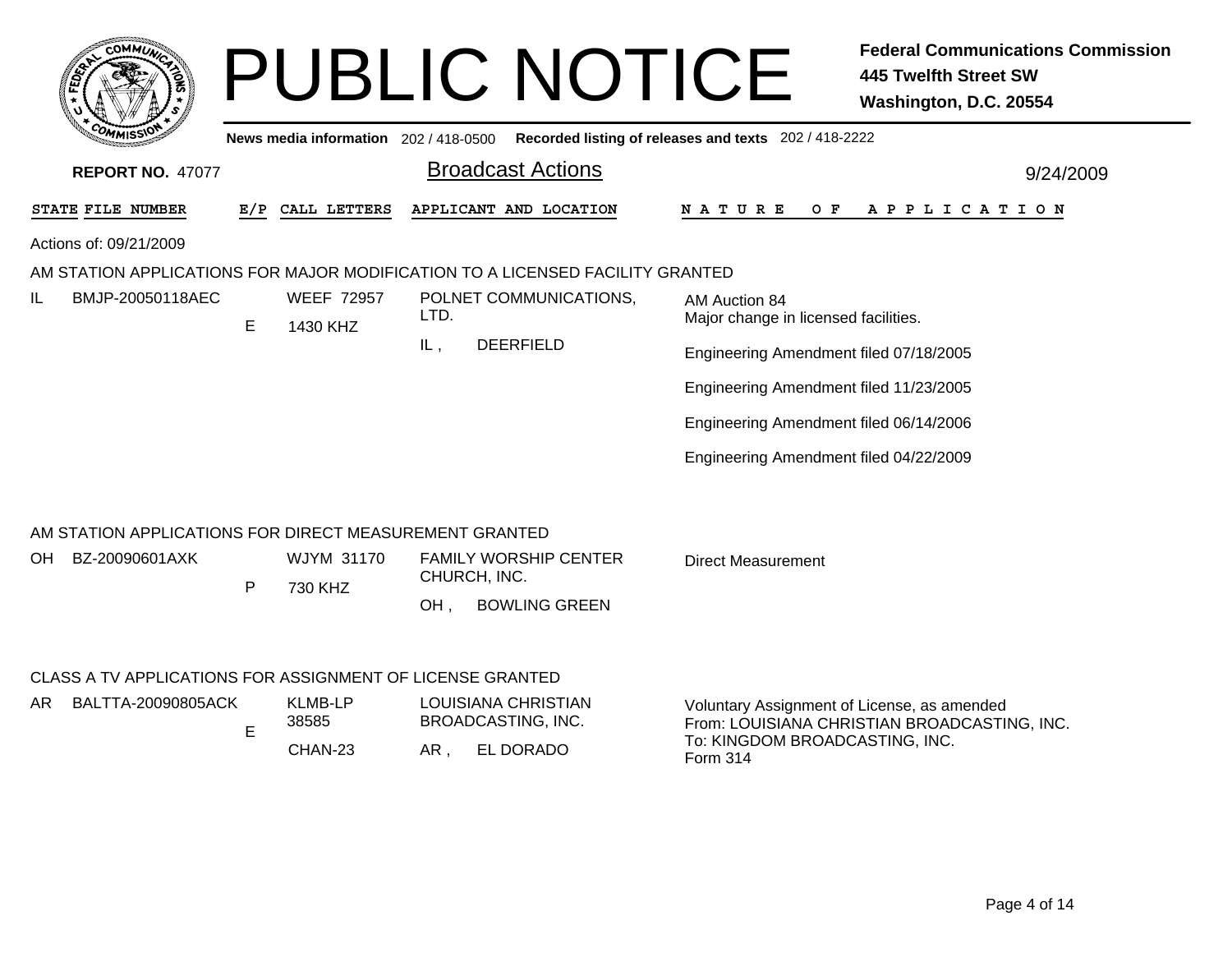|           |                                                              |   |                                     |             | <b>PUBLIC NOTICE</b>                                       |                                                       | <b>Federal Communications Commission</b><br><b>445 Twelfth Street SW</b><br>Washington, D.C. 20554 |
|-----------|--------------------------------------------------------------|---|-------------------------------------|-------------|------------------------------------------------------------|-------------------------------------------------------|----------------------------------------------------------------------------------------------------|
|           |                                                              |   | News media information 202/418-0500 |             |                                                            | Recorded listing of releases and texts 202 / 418-2222 |                                                                                                    |
|           | <b>REPORT NO. 47077</b>                                      |   |                                     |             | <b>Broadcast Actions</b>                                   |                                                       | 9/24/2009                                                                                          |
|           | STATE FILE NUMBER                                            |   | E/P CALL LETTERS                    |             | APPLICANT AND LOCATION                                     | <b>NATURE</b><br>O F                                  | A P P L I C A T I O N                                                                              |
|           | Actions of: 09/21/2009                                       |   |                                     |             |                                                            |                                                       |                                                                                                    |
|           | DIGITAL CLASS A TV APPLICATIONS FOR LICENSE TO COVER GRANTED |   |                                     |             |                                                            |                                                       |                                                                                                    |
| GA.       | BLDTA-20090909AAE                                            | E | WBPI-CD<br>17464                    |             | <b>WATCHMAN BROADCASTING</b><br>PRODUCTIONS INTERNATIONAL, | callsign WBPI-CA.                                     | License to cover construction permit no: BMPDTA-20080804ABD,                                       |
|           |                                                              |   | CHAN-49                             | INC.<br>GA. | <b>AUGUSTA</b>                                             |                                                       |                                                                                                    |
| <b>PR</b> | BLDTA-20090911AAI                                            | E | WSJN-CD<br>48239<br>CHAN-20         | PR.         | <b>WANDA ROLON</b><br><b>SAN JUAN</b>                      | callsign WSJN-CA.                                     | License to cover construction permit no: BDISDTA-20090129AAF,                                      |
|           | LOW POWER FM APPLICATIONS FOR LICENSE TO COVER GRANTED       |   |                                     |             |                                                            |                                                       |                                                                                                    |
| AZ        | BLL-20090915ADP                                              | E | <b>KWSS-LP</b><br>134485            | <b>CLUB</b> | SCOTTSDALE ITALIAN SOCIAL                                  | License to cover.                                     |                                                                                                    |
|           |                                                              |   | 106.7 MHZ                           | $AZ$ ,      | <b>SCOTTSDALE</b>                                          |                                                       |                                                                                                    |
|           |                                                              |   |                                     |             |                                                            |                                                       |                                                                                                    |

FM STATION APPLICATIONS FOR ASSIGNMENT OF PERMIT GRANTED

| BAPED-20090804AAL | NEW 177192 |     | SHREDDING THE DARKNESS | <b>Voluntary Assignment of Construction Permit</b>                                |
|-------------------|------------|-----|------------------------|-----------------------------------------------------------------------------------|
|                   | 91.3 MHZ   | AL. | SYLVANIA               | From: SHREDDING THE DARKNESS<br>To: JOY CHRISTIAN COMMUNICATIONS, INC<br>Form 314 |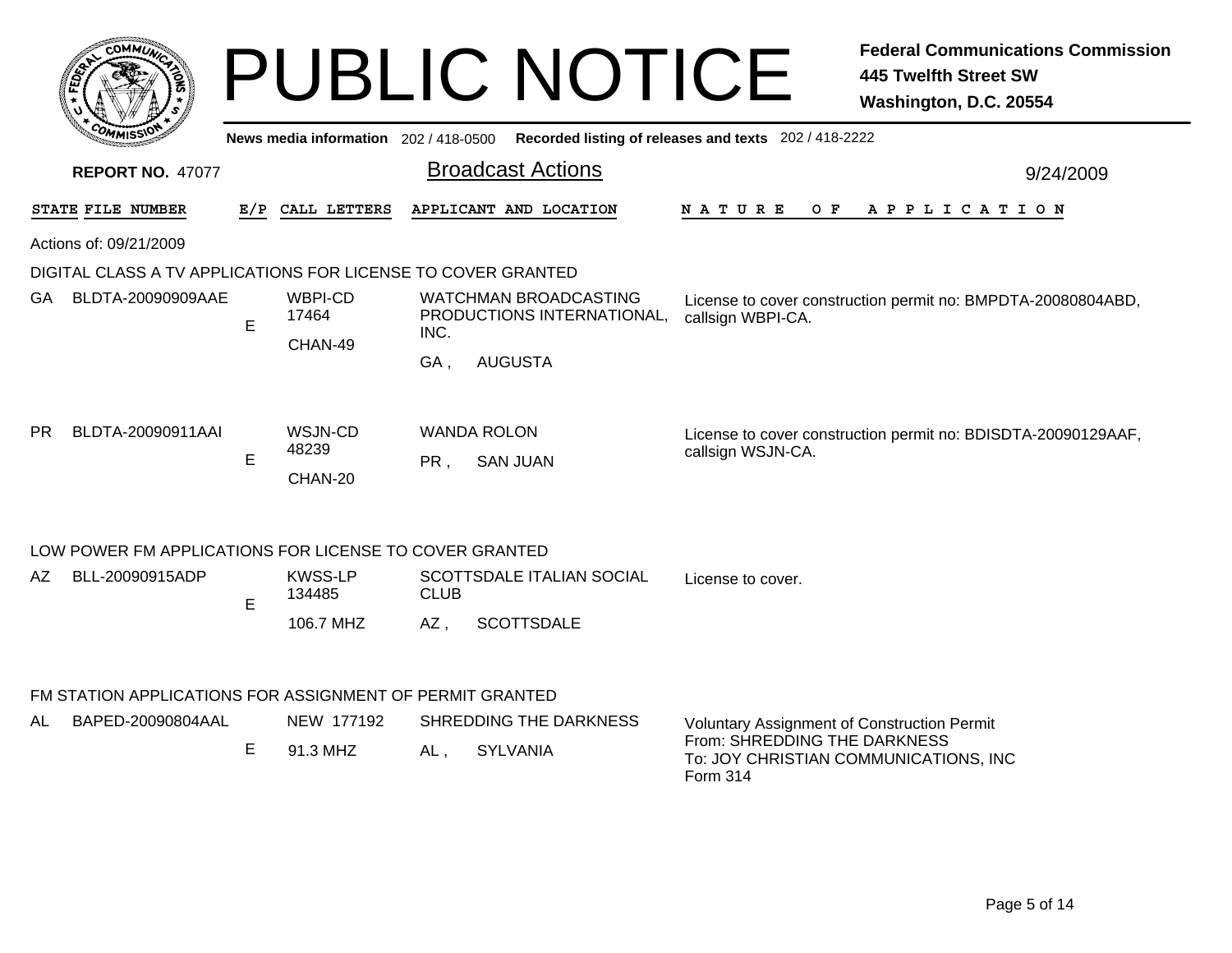|                | <b>COMMUT</b>                                        |    |                                       |                          | <b>PUBLIC NOTICE</b>                                                            |                                                       | <b>Federal Communications Commission</b><br><b>445 Twelfth Street SW</b><br>Washington, D.C. 20554 |
|----------------|------------------------------------------------------|----|---------------------------------------|--------------------------|---------------------------------------------------------------------------------|-------------------------------------------------------|----------------------------------------------------------------------------------------------------|
|                |                                                      |    | News media information 202 / 418-0500 |                          |                                                                                 | Recorded listing of releases and texts 202 / 418-2222 |                                                                                                    |
|                | <b>REPORT NO. 47077</b>                              |    |                                       |                          | <b>Broadcast Actions</b>                                                        |                                                       | 9/24/2009                                                                                          |
|                | STATE FILE NUMBER                                    |    | E/P CALL LETTERS                      |                          | APPLICANT AND LOCATION                                                          | NATURE<br>O F                                         | APPLICATION                                                                                        |
|                | Actions of: 09/21/2009                               |    |                                       |                          |                                                                                 |                                                       |                                                                                                    |
|                | FM STATION APPLICATIONS FOR LICENSE TO COVER GRANTED |    |                                       |                          |                                                                                 |                                                       |                                                                                                    |
| WV.            | BLED-20090910AAV                                     |    | <b>WKJL 26526</b>                     | HE'S ALIVE, INCORPORATED |                                                                                 | License to cover.                                     |                                                                                                    |
|                |                                                      | E  | 88.1 MHZ                              |                          | WV, CLARKSBURG                                                                  | Engineering Amendment filed 09/17/2009                |                                                                                                    |
|                |                                                      |    |                                       |                          | FM STATION APPLICATIONS FOR MINOR MODIFICATION TO A CONSTRUCTION PERMIT GRANTED |                                                       |                                                                                                    |
| RI.            | BMPED-20090824AGX                                    |    | <b>WJMF 7650</b>                      |                          | <b>BRYANT UNIVERSITY</b>                                                        | Mod of CP to chg                                      |                                                                                                    |
|                |                                                      | E. | 88.7 MHZ                              | RI,                      | <b>SMITHFIELD</b>                                                               |                                                       |                                                                                                    |
| R <sub>l</sub> | BMPED-20090824AJY                                    |    | <b>WELH 66656</b>                     |                          | THE WHEELER SCHOOL                                                              | Mod of CP to chg                                      |                                                                                                    |
|                |                                                      | Е  | 88.1 MHZ                              | $RI$ .                   | <b>PROVIDENCE</b>                                                               | Engineering Amendment filed 09/09/2009                |                                                                                                    |
|                |                                                      |    |                                       |                          | FM STATION APPLICATIONS FOR MINOR CHANGE TO A LICENSED FACILITY GRANTED         |                                                       |                                                                                                    |

AL BPED-20090305AARWPIL 90951 ALABAMA CHRISTIAN RADIO INC Minor change in licensed facilities.

> E 91.7 MHZAL , HEFLIN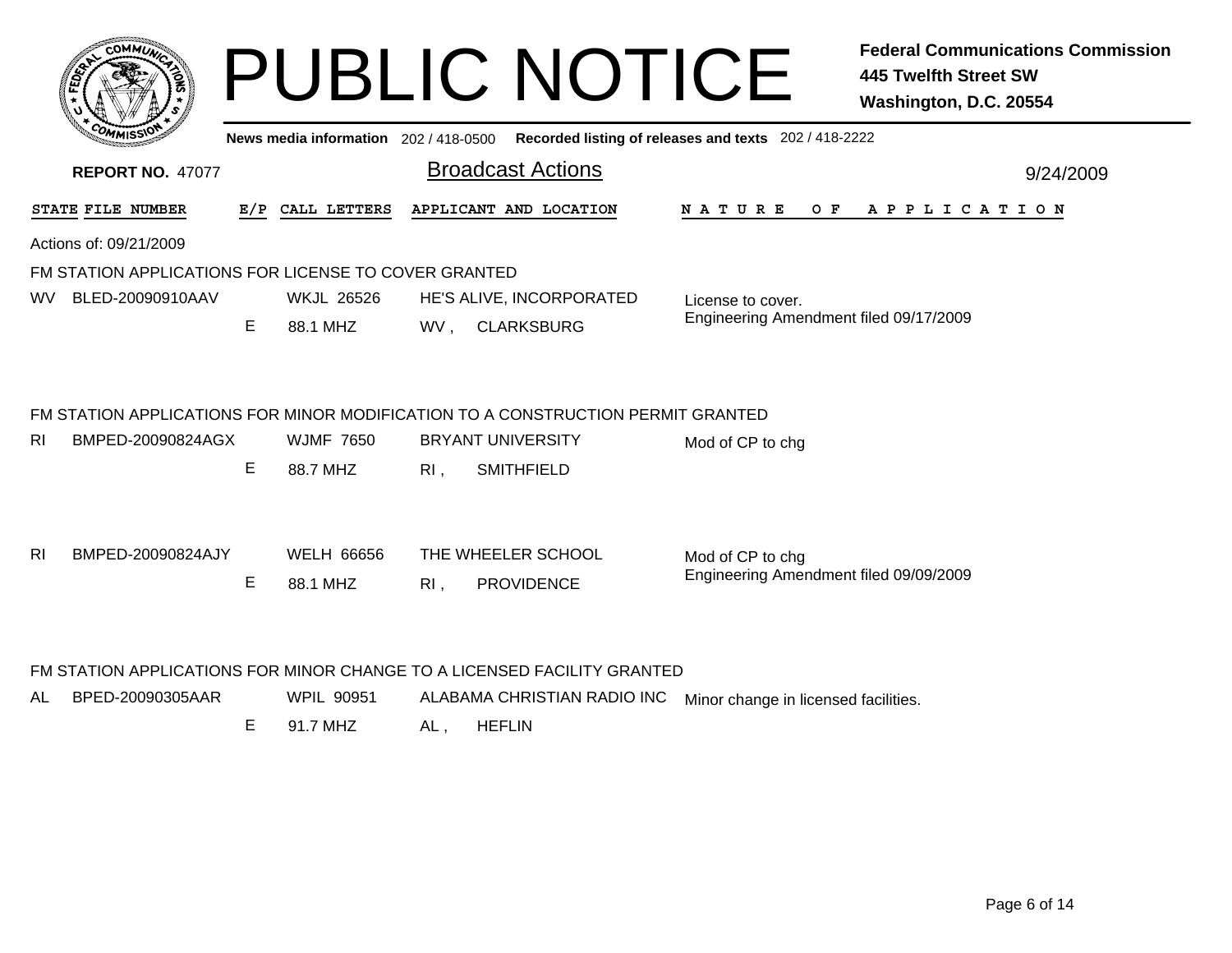|      | <b>MMUNI</b><br>$C_{\mathbf{U}}$<br>¢  |   |
|------|----------------------------------------|---|
| ద్రీ |                                        | c |
| c    |                                        |   |
|      | CO <sub>M</sub><br><b>MISS</b><br>muce |   |

## PUBLIC NOTICE **Federal Communications Commission 445 Twelfth Street SW Washington, D.C. 20554**

**News media information** 202 / 418-0500**Recorded listing of releases and texts** 202 / 418-2222

|                  | <b>Broadcast Actions</b>                       | 9/24/2009                                                                                                                                                                                                                                                                                                                                                                                                                                                                                                                                                         |
|------------------|------------------------------------------------|-------------------------------------------------------------------------------------------------------------------------------------------------------------------------------------------------------------------------------------------------------------------------------------------------------------------------------------------------------------------------------------------------------------------------------------------------------------------------------------------------------------------------------------------------------------------|
|                  |                                                |                                                                                                                                                                                                                                                                                                                                                                                                                                                                                                                                                                   |
| E/P CALL LETTERS |                                                | N A T U R E<br>OF APPLICATION                                                                                                                                                                                                                                                                                                                                                                                                                                                                                                                                     |
|                  |                                                |                                                                                                                                                                                                                                                                                                                                                                                                                                                                                                                                                                   |
|                  |                                                |                                                                                                                                                                                                                                                                                                                                                                                                                                                                                                                                                                   |
| KDIM 81516       |                                                | Minor change in licensed facilities.                                                                                                                                                                                                                                                                                                                                                                                                                                                                                                                              |
| 88.1 MHZ         |                                                |                                                                                                                                                                                                                                                                                                                                                                                                                                                                                                                                                                   |
|                  | <b>COWETA</b>                                  |                                                                                                                                                                                                                                                                                                                                                                                                                                                                                                                                                                   |
|                  |                                                |                                                                                                                                                                                                                                                                                                                                                                                                                                                                                                                                                                   |
|                  |                                                |                                                                                                                                                                                                                                                                                                                                                                                                                                                                                                                                                                   |
|                  |                                                | Voluntary Assignment of License, as amended<br>From: EXTREME MEDIA GROUP, LLC                                                                                                                                                                                                                                                                                                                                                                                                                                                                                     |
|                  |                                                | To: CLEAR CHANNEL BROADCASTING, INC.<br><b>Form 345</b>                                                                                                                                                                                                                                                                                                                                                                                                                                                                                                           |
|                  |                                                |                                                                                                                                                                                                                                                                                                                                                                                                                                                                                                                                                                   |
|                  |                                                | License to cover.                                                                                                                                                                                                                                                                                                                                                                                                                                                                                                                                                 |
|                  |                                                |                                                                                                                                                                                                                                                                                                                                                                                                                                                                                                                                                                   |
|                  |                                                |                                                                                                                                                                                                                                                                                                                                                                                                                                                                                                                                                                   |
|                  |                                                |                                                                                                                                                                                                                                                                                                                                                                                                                                                                                                                                                                   |
| <b>K259BW</b>    |                                                | Mod of CP                                                                                                                                                                                                                                                                                                                                                                                                                                                                                                                                                         |
|                  |                                                |                                                                                                                                                                                                                                                                                                                                                                                                                                                                                                                                                                   |
|                  | 96.5 MHZ<br>K248BT 85678<br>97.5 MHZ<br>154848 | APPLICANT AND LOCATION<br>FM STATION APPLICATIONS FOR MINOR CHANGE TO A LICENSED FACILITY GRANTED<br><b>CREATIVE EDUCATIONAL MEDIA</b><br>CORPORATION, INC.<br>OK.<br>FM TRANSLATOR APPLICATIONS FOR ASSIGNMENT OF LICENSE GRANTED<br>K243AT 146875 EXTREME MEDIA GROUP, LLC<br><b>MERAUX</b><br>$LA$ ,<br>FM TRANSLATOR APPLICATIONS FOR LICENSE TO COVER GRANTED<br>NEW RUSHMORE RADIO, INC.<br><b>RAPID CITY</b><br>SD,<br>FM TRANSLATOR APPLICATIONS FOR MINOR MODIFICATION TO A CONSTRUCTION PERMIT GRANTED<br><b>HORIZON CHRISTIAN</b><br><b>FELLOWSHIP</b> |

99.7 MHZ

, YANKTON SD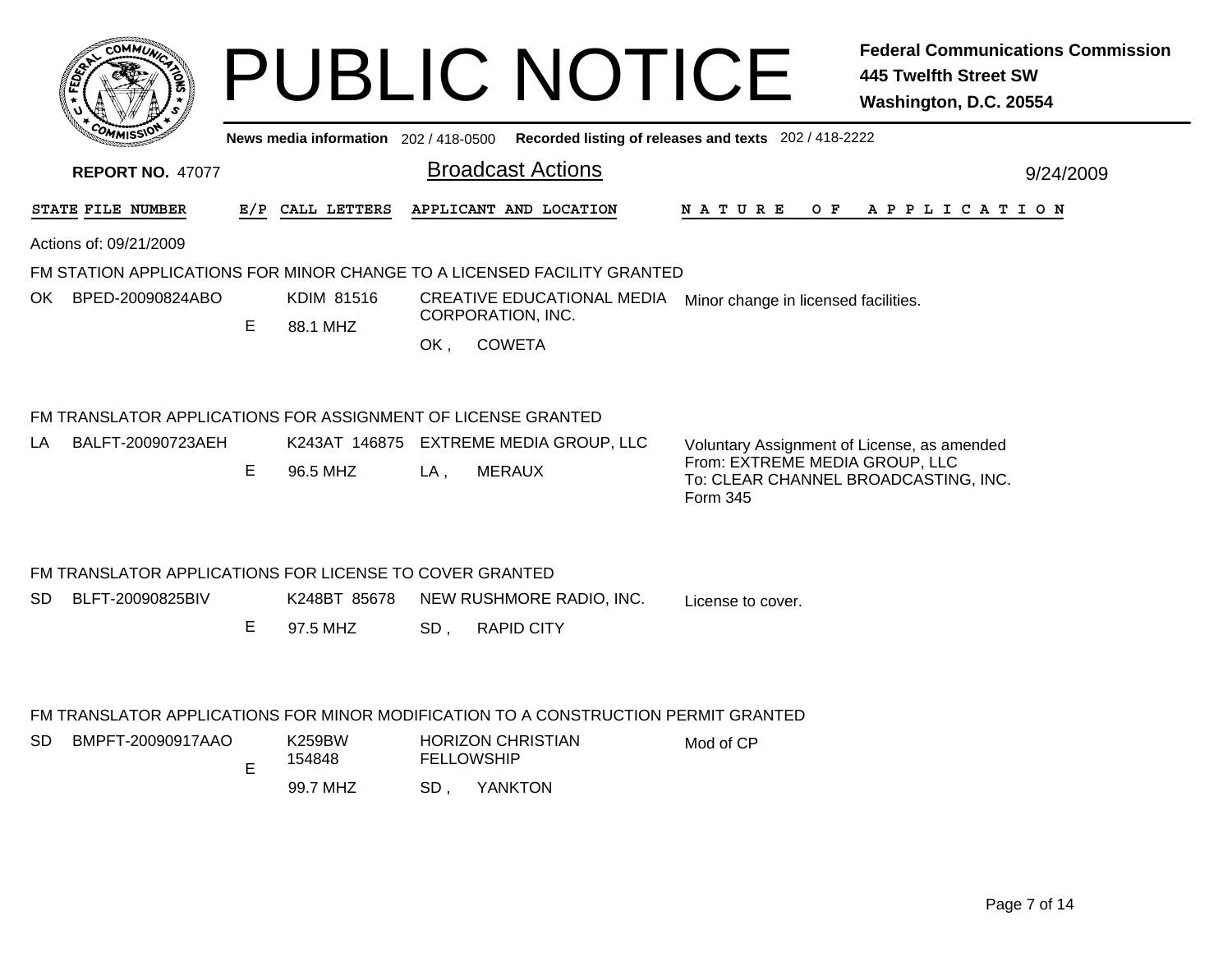|     | <b>COMMUT</b>           |     |                                     |     | <b>PUBLIC NOTICE</b>                                                                        |                                        | <b>Federal Communications Commission</b><br><b>445 Twelfth Street SW</b><br>Washington, D.C. 20554 |
|-----|-------------------------|-----|-------------------------------------|-----|---------------------------------------------------------------------------------------------|----------------------------------------|----------------------------------------------------------------------------------------------------|
|     |                         |     |                                     |     | News media information 202 / 418-0500 Recorded listing of releases and texts 202 / 418-2222 |                                        |                                                                                                    |
|     | <b>REPORT NO. 47077</b> |     |                                     |     | <b>Broadcast Actions</b>                                                                    |                                        | 9/24/2009                                                                                          |
|     | STATE FILE NUMBER       | E/P | CALL LETTERS                        |     | APPLICANT AND LOCATION                                                                      | <b>NATURE</b><br>O F                   | A P P L I C A T I O N                                                                              |
|     | Actions of: 09/21/2009  |     |                                     |     |                                                                                             |                                        |                                                                                                    |
|     |                         |     |                                     |     | FM TRANSLATOR APPLICATIONS FOR MINOR MODIFICATION TO A CONSTRUCTION PERMIT GRANTED          |                                        |                                                                                                    |
| OН  | BMPFT-20090917ABU       | E   | <b>W247BL</b><br>138215<br>97.3 MHZ | OH, | <b>GSM MEDIA CORPORATION</b><br><b>CRESTLINE</b>                                            | Mod of CP                              |                                                                                                    |
|     |                         |     |                                     |     | FM TRANSLATOR APPLICATIONS FOR MINOR CHANGE TO A LICENSED FACILITY GRANTED                  |                                        |                                                                                                    |
| VA. | BPFT-20090605AAF        |     | W255CG 93681                        |     | STU-COMM, INC.                                                                              | Engineering Amendment filed 09/11/2009 | Minor change in licensed facilities, callsign W201CN.                                              |
|     |                         | Е   | 98.9 MHZ                            | VA, | <b>AFTON</b>                                                                                |                                        |                                                                                                    |
| AR. | BPFT-20090917AAP        |     | <b>K222BU</b>                       |     | <b>HORIZON CHRISTIAN</b>                                                                    |                                        | Minor change in licensed facilities, callsign K276FD.                                              |
|     |                         | E   | 148981                              |     | <b>FELLOWSHIP</b>                                                                           |                                        |                                                                                                    |
|     |                         |     | 92.3 MHZ                            | AR, | <b>MARKED TREE</b>                                                                          |                                        |                                                                                                    |
| AZ. | BPFT-20090917AAQ        |     | K240BD 33804                        |     | 1TV.COM, INC.                                                                               |                                        | Minor change in licensed facilities, callsign K240BD.                                              |
|     |                         | Е   | 95.9 MHZ                            | AZ, | FT MCDOWELL                                                                                 |                                        |                                                                                                    |
| FL  | BPFT-20090917ABP        |     | W294BI 85933                        |     | WAY-FM MEDIA GROUP, INC                                                                     |                                        | Minor change in licensed facilities, callsign W296BY.                                              |
|     |                         | Е   | 106.7 MHZ                           | FL, | <b>INDIANTOWN</b>                                                                           |                                        |                                                                                                    |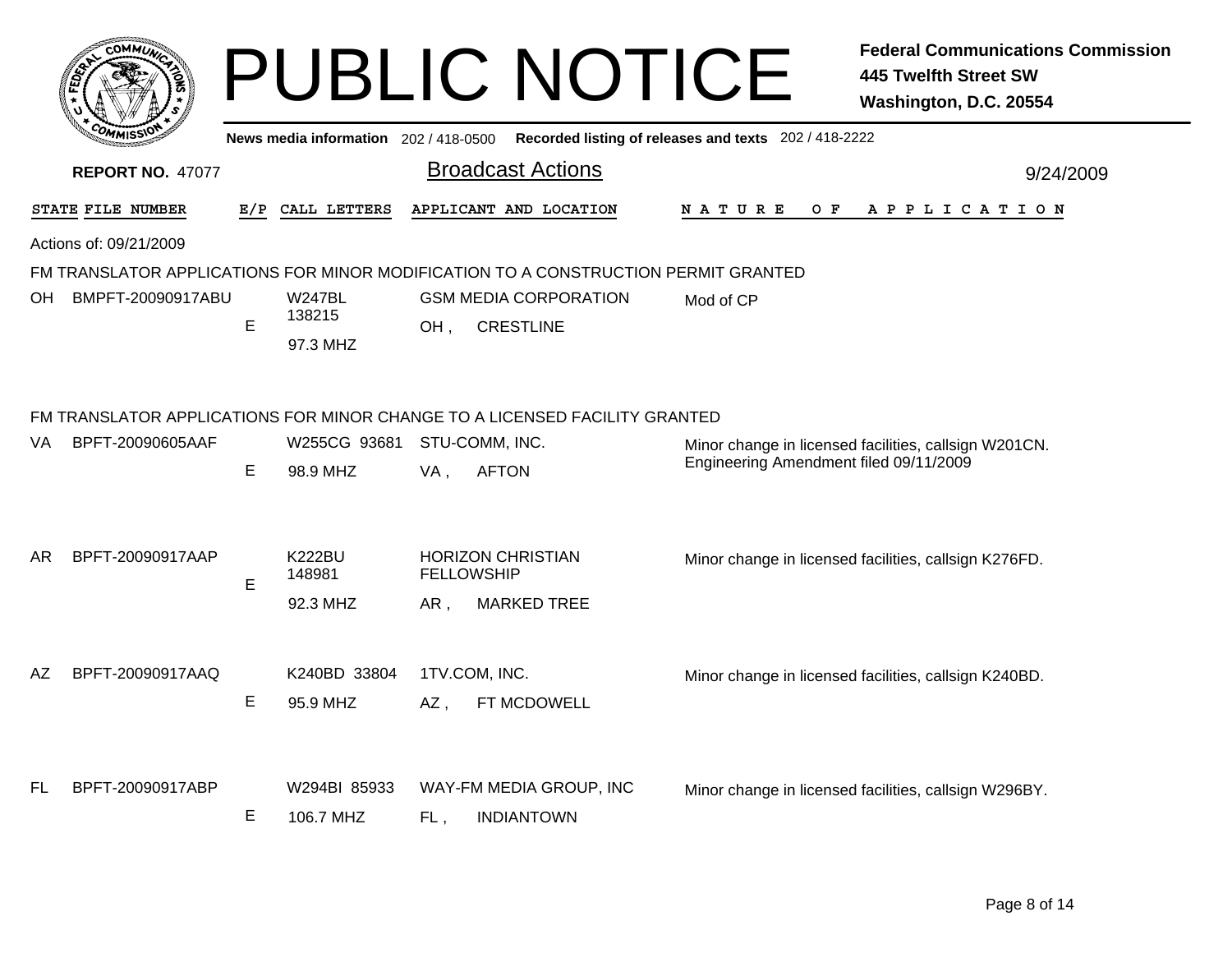|                                                                                             |     |                    |                      | <b>PUBLIC NOTICE</b>      |                                 | <b>Federal Communications Commission</b><br><b>445 Twelfth Street SW</b><br>Washington, D.C. 20554 |  |  |  |
|---------------------------------------------------------------------------------------------|-----|--------------------|----------------------|---------------------------|---------------------------------|----------------------------------------------------------------------------------------------------|--|--|--|
| News media information 202 / 418-0500 Recorded listing of releases and texts 202 / 418-2222 |     |                    |                      |                           |                                 |                                                                                                    |  |  |  |
| <b>REPORT NO. 47077</b>                                                                     |     |                    |                      | <b>Broadcast Actions</b>  |                                 | 9/24/2009                                                                                          |  |  |  |
| STATE FILE NUMBER                                                                           | E/P | CALL LETTERS       |                      | APPLICANT AND LOCATION    | O F<br>N A T U R E              | A P P L I C A T I O N                                                                              |  |  |  |
| Actions of: 09/21/2009                                                                      |     |                    |                      |                           |                                 |                                                                                                    |  |  |  |
| FM TRANSLATOR APPLICATIONS FOR MINOR CHANGE TO A LICENSED FACILITY GRANTED                  |     |                    |                      |                           |                                 |                                                                                                    |  |  |  |
| BPFT-20090918AAO<br>SD.                                                                     |     | K245BD             | PHASOR PHYSICS, INC. |                           |                                 | Minor change in licensed facilities, callsign K245BD.                                              |  |  |  |
|                                                                                             | E   | 142015<br>96.9 MHZ | SD.                  | <b>DEADWOOD</b>           |                                 |                                                                                                    |  |  |  |
| BPFT-20090918ACI<br>CA                                                                      |     | K239BB 81345       |                      | ONDAS DE VIDA, INC.       |                                 | Minor change in licensed facilities, callsign K239BB.                                              |  |  |  |
|                                                                                             | E   | 95.7 MHZ           | $CA$ ,               | <b>BAKERSFIELD</b>        |                                 |                                                                                                    |  |  |  |
| DIGITAL TRANSLATOR OR DIGITAL LPTV APPLICATIONS FOR DIGITAL FLASH CUT GRANTED               |     |                    |                      |                           |                                 |                                                                                                    |  |  |  |
| BDFCDTT-20090821ACO<br>OR.                                                                  | E   | K31HK-D<br>131076  | INC.                 | RURAL OREGON WIRELESS TV, | Minor change of callsign K31HK. |                                                                                                    |  |  |  |
|                                                                                             |     | CHAN-31            | OR,                  | <b>RAINIER</b>            |                                 |                                                                                                    |  |  |  |
|                                                                                             |     |                    |                      |                           |                                 |                                                                                                    |  |  |  |
| BDFCDTT-20090821ACP<br>OR.                                                                  | E   | K28IH-D<br>130975  | INC.                 | RURAL OREGON WIRELESS TV, | Minor change of callsign K28IH. |                                                                                                    |  |  |  |
|                                                                                             |     | CHAN-28            | OR,                  | <b>RAINIER</b>            |                                 |                                                                                                    |  |  |  |
|                                                                                             |     |                    |                      |                           |                                 |                                                                                                    |  |  |  |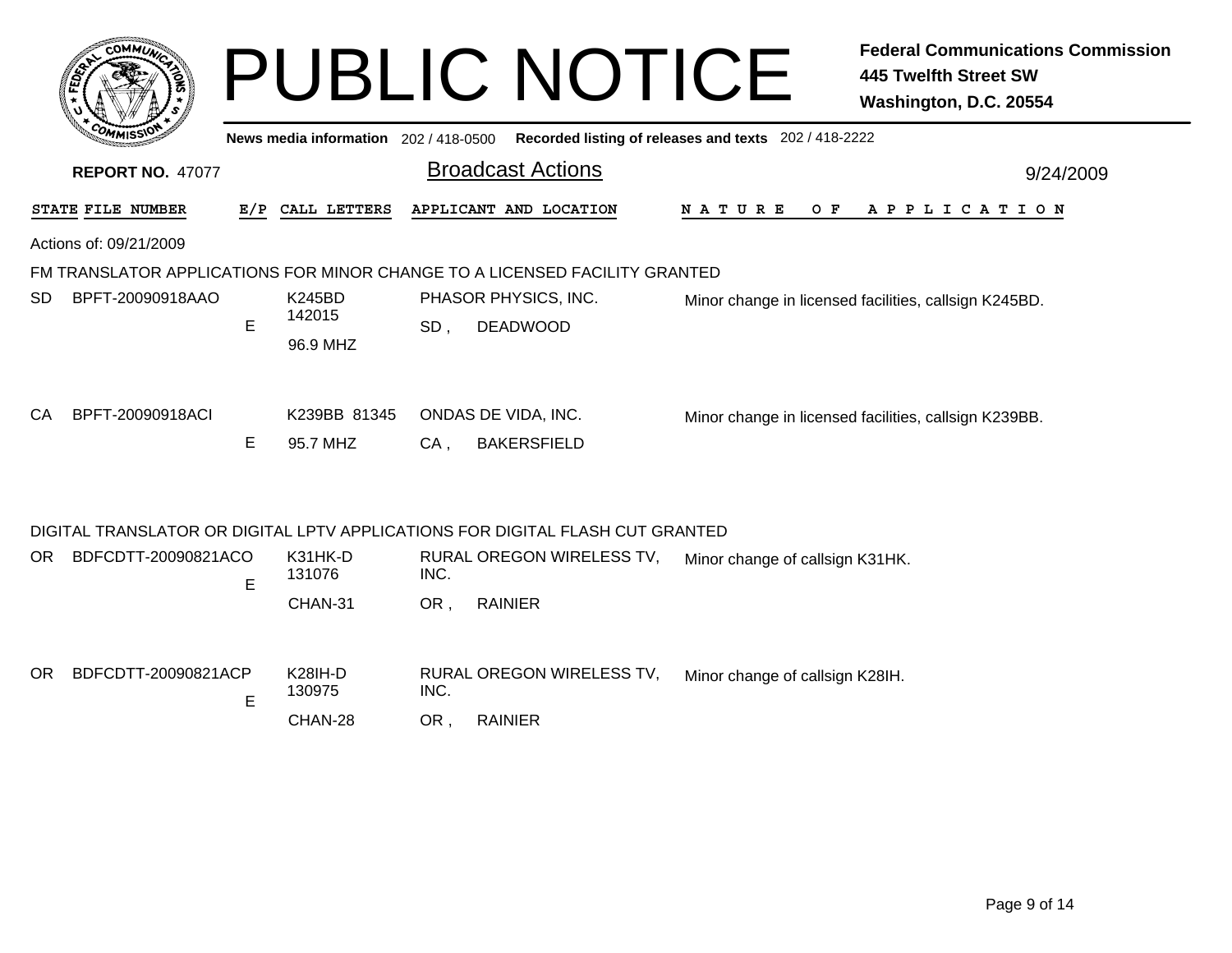|      |                         |   |                                     | <b>PUBLIC NOTICE</b>                                                          |                                                                                             | <b>Federal Communications Commission</b><br><b>445 Twelfth Street SW</b><br>Washington, D.C. 20554 |  |  |
|------|-------------------------|---|-------------------------------------|-------------------------------------------------------------------------------|---------------------------------------------------------------------------------------------|----------------------------------------------------------------------------------------------------|--|--|
|      |                         |   |                                     |                                                                               | News media information 202 / 418-0500 Recorded listing of releases and texts 202 / 418-2222 |                                                                                                    |  |  |
|      | <b>REPORT NO. 47077</b> |   |                                     | <b>Broadcast Actions</b>                                                      |                                                                                             | 9/24/2009                                                                                          |  |  |
|      | STATE FILE NUMBER       |   | E/P CALL LETTERS                    | APPLICANT AND LOCATION                                                        | N A T U R E<br>O F                                                                          | A P P L I C A T I O N                                                                              |  |  |
|      | Actions of: 09/21/2009  |   |                                     |                                                                               |                                                                                             |                                                                                                    |  |  |
|      |                         |   |                                     | DIGITAL TRANSLATOR OR DIGITAL LPTV APPLICATIONS FOR DIGITAL FLASH CUT GRANTED |                                                                                             |                                                                                                    |  |  |
| OR . | BDFCDTT-20090821ACQ     | E | K <sub>17</sub> GV-D<br>130973      | RURAL OREGON WIRELESS TV,<br>INC.                                             |                                                                                             | Minor change of callsign K17GV.                                                                    |  |  |
|      |                         |   | CHAN-17                             | OR,<br><b>RAINIER</b>                                                         |                                                                                             |                                                                                                    |  |  |
| CA.  | BDFCDVL-20090821ADB     | E | <b>KCWB-LD</b><br>68664<br>CHAN-13  | COCOLA BROADCASTING<br><b>COMPANIES LLC</b><br><b>REEDLEY</b><br>CA,          | Minor change of callsign KCWB-LP.                                                           |                                                                                                    |  |  |
| ID   | BDFCDTL-20090821ADD     | E | KZAK-LD 6754<br>CHAN-49             | COCOLA BROADCASTING<br><b>COMPANIES LLC</b><br><b>BOISE</b><br>ID,            | Minor change of callsign KZAK-LP.                                                           |                                                                                                    |  |  |
| CA.  | BDFCDTL-20090821ADE     | E | <b>KPMC-LD</b><br>130502<br>CHAN-43 | COCOLA BROADCASTING<br><b>COMPANIES, LLC</b><br><b>BAKERSFIELD</b><br>$CA$ ,  | Minor change of callsign KPMC-LP.                                                           |                                                                                                    |  |  |
| ID   | BDFCDTL-20090821ADF     | E | <b>KBTI-LD 56814</b><br>CHAN-41     | COCOLA BROADCASTING<br><b>COMPANIES LLC</b><br><b>BOISE</b><br>ID,            | Minor change of callsign KBTI-LP.                                                           |                                                                                                    |  |  |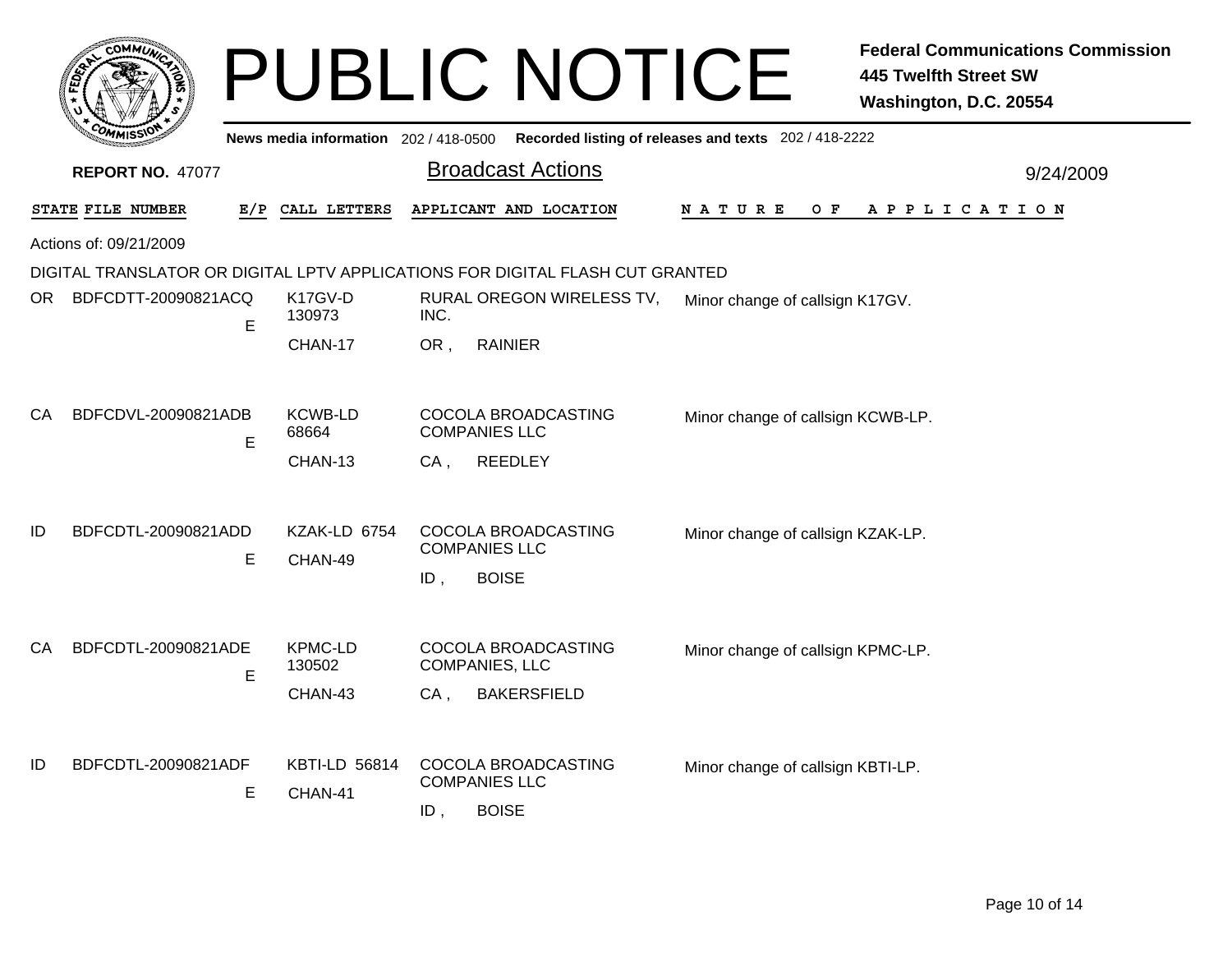|    |                          |                                     | <b>PUBLIC NOTICE</b>                                                          | <b>Federal Communications Commission</b><br><b>445 Twelfth Street SW</b><br>Washington, D.C. 20554 |
|----|--------------------------|-------------------------------------|-------------------------------------------------------------------------------|----------------------------------------------------------------------------------------------------|
|    |                          | News media information 202/418-0500 |                                                                               | Recorded listing of releases and texts 202 / 418-2222                                              |
|    | <b>REPORT NO. 47077</b>  |                                     | <b>Broadcast Actions</b>                                                      | 9/24/2009                                                                                          |
|    | STATE FILE NUMBER        | E/P CALL LETTERS                    | APPLICANT AND LOCATION                                                        | <b>NATURE</b><br>O F<br>A P P L I C A T I O N                                                      |
|    | Actions of: 09/21/2009   |                                     |                                                                               |                                                                                                    |
|    |                          |                                     | DIGITAL TRANSLATOR OR DIGITAL LPTV APPLICATIONS FOR DIGITAL FLASH CUT GRANTED |                                                                                                    |
|    | BDFCDTL-20090821ADH<br>E | KHSC-LD<br>23271                    | COCOLA BROADCASTING<br><b>COMPANIES LLC</b>                                   | Minor change of callsign KHSC-LP.                                                                  |
|    |                          | CHAN-16                             | <b>FRESNO</b><br>CA,                                                          |                                                                                                    |
| ID | BDFCDTL-20090821ADN      | KIWB-LD 33941                       | COCOLA BROADCASTING                                                           | Minor change of callsign KIWB-LP.                                                                  |
|    | E                        | CHAN-43                             | <b>COMPANIES LLC</b><br><b>BOISE</b><br>ID,                                   |                                                                                                    |
| СA | BDFCDTL-20090821ADO      | <b>KCBT-LD</b>                      | COCOLA BROADCASTING                                                           | Minor change of callsign KCBT-LP.                                                                  |
|    | Е                        | 61178                               | <b>COMPANIES LLC</b>                                                          |                                                                                                    |
|    |                          | CHAN-34                             | <b>BAKERSFIELD</b><br>CA,                                                     |                                                                                                    |
| CO | BDFCDTV-20090909ABZ      | K07BE-D 25614                       | <b>GUNNISON COUNTY</b>                                                        | Minor change of callsign K07BE.                                                                    |
|    | Е                        | CHAN-7                              | METROPOLITAN RECREATION<br><b>DISTRICT</b>                                    |                                                                                                    |
|    |                          |                                     | <b>GUNNISON, ETC.</b><br>CO <sub>1</sub>                                      |                                                                                                    |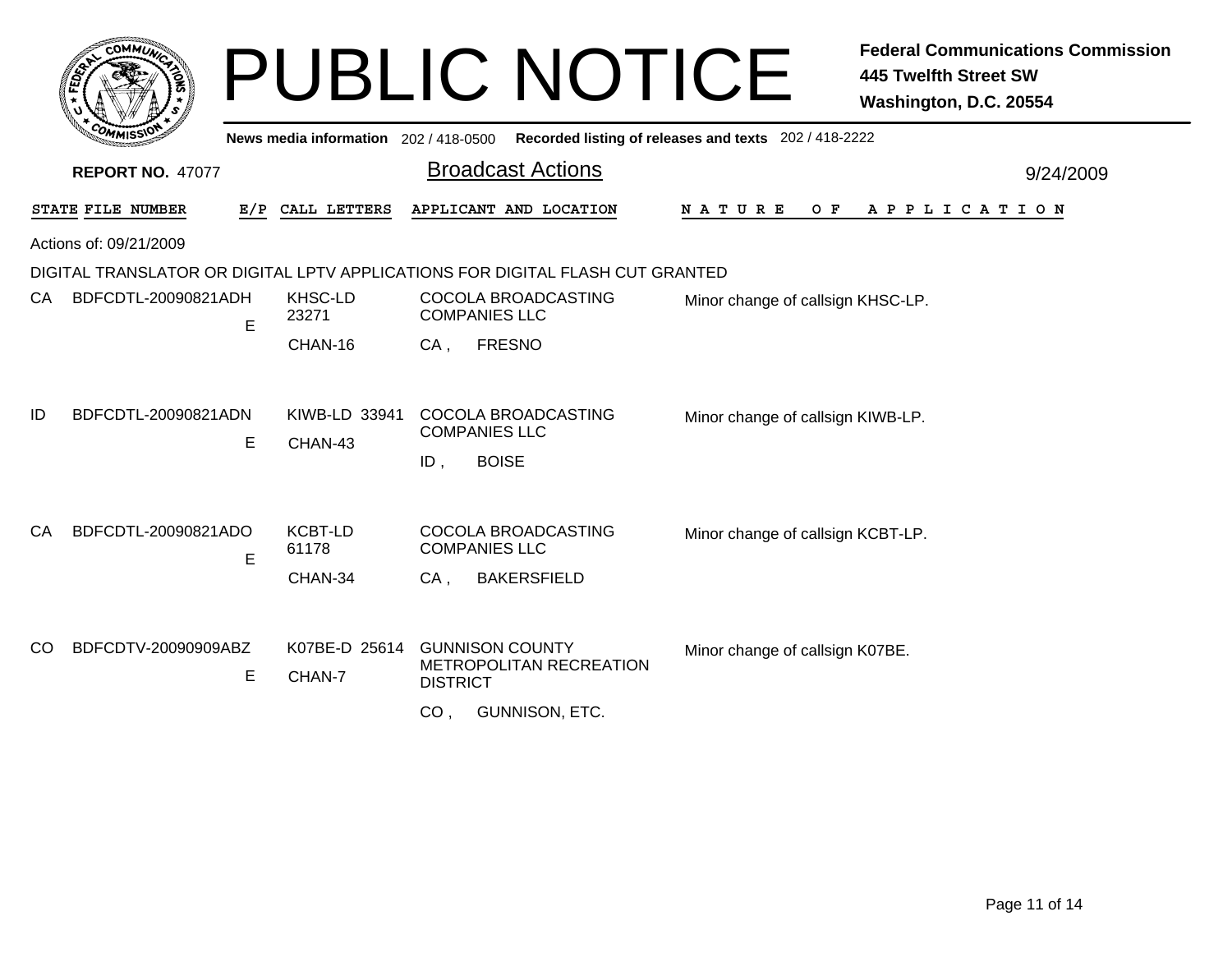|                                                                                         | соммий                  |     |                              |        | <b>PUBLIC NOTICE</b>                                                                                                                                              |                                                                         | <b>Federal Communications Commission</b><br><b>445 Twelfth Street SW</b><br>Washington, D.C. 20554 |  |
|-----------------------------------------------------------------------------------------|-------------------------|-----|------------------------------|--------|-------------------------------------------------------------------------------------------------------------------------------------------------------------------|-------------------------------------------------------------------------|----------------------------------------------------------------------------------------------------|--|
| News media information 202/418-0500 Recorded listing of releases and texts 202/418-2222 |                         |     |                              |        |                                                                                                                                                                   |                                                                         |                                                                                                    |  |
|                                                                                         | <b>REPORT NO. 47077</b> |     |                              |        | <b>Broadcast Actions</b>                                                                                                                                          |                                                                         | 9/24/2009                                                                                          |  |
|                                                                                         | STATE FILE NUMBER       | E/P | CALL LETTERS                 |        | APPLICANT AND LOCATION                                                                                                                                            | N A T U R E<br>O F                                                      | A P P L I C A T I O N                                                                              |  |
|                                                                                         | Actions of: 09/21/2009  |     |                              |        |                                                                                                                                                                   |                                                                         |                                                                                                    |  |
|                                                                                         |                         |     |                              |        | DIGITAL TRANSLATOR OR DIGITAL LPTV APPLICATIONS FOR DISPLACEMENT GRANTED                                                                                          |                                                                         |                                                                                                    |  |
| FL                                                                                      | BDISDTL-20090318AAB     |     | WBPB-LD                      |        | BUDD BROADCASTING CO., INC.<br>PALM BEACH                                                                                                                         | Minor change of callsign WBPB-LD.                                       |                                                                                                    |  |
|                                                                                         |                         | E   | 168482<br>CHAN-33            | FL,    |                                                                                                                                                                   | Inc.                                                                    | Petition for Reconsideration Filed 04/24/2009 by Budd Broadcasting Co.,                            |  |
| GA.                                                                                     | BMPDTL-20090824AEV      | E   | WANX-LD<br>168809<br>CHAN-21 | GA,    | DIGITAL TRANSLATOR OR DIGITAL LPTV APPLICATIONS FOR MINOR MODIFICATION TO A CONSTRUCTION PERMIT GRANTED<br>PRISM BROADCASTING<br>NETWORK, INC.<br><b>COLUMBUS</b> | Modification of construction permit file number<br>BDCCDTL-20061025AFF. |                                                                                                    |  |
| HI                                                                                      | BMPDTT-20090824AIZ      | E   | K50JT-D 26422<br>CHAN-50     | $Hl$ , | <b>HAWAII PUBLIC TELEVISION</b><br><b>FOUNDATION</b><br><b>HAKALAU</b>                                                                                            | Modification of construction permit file number<br>BDISDTT-20060331BFB. |                                                                                                    |  |
| HI                                                                                      | BMPDTT-20090824AJB      | E   | K41JT-D 26419<br>CHAN-41     | $HI$ , | <b>HAWAII PUBLIC TELEVISION</b><br><b>FOUNDATION</b><br><b>KILAUEA MILTARY CAMP</b>                                                                               | Modification of construction permit file number<br>BDISDTT-20060331BHA. |                                                                                                    |  |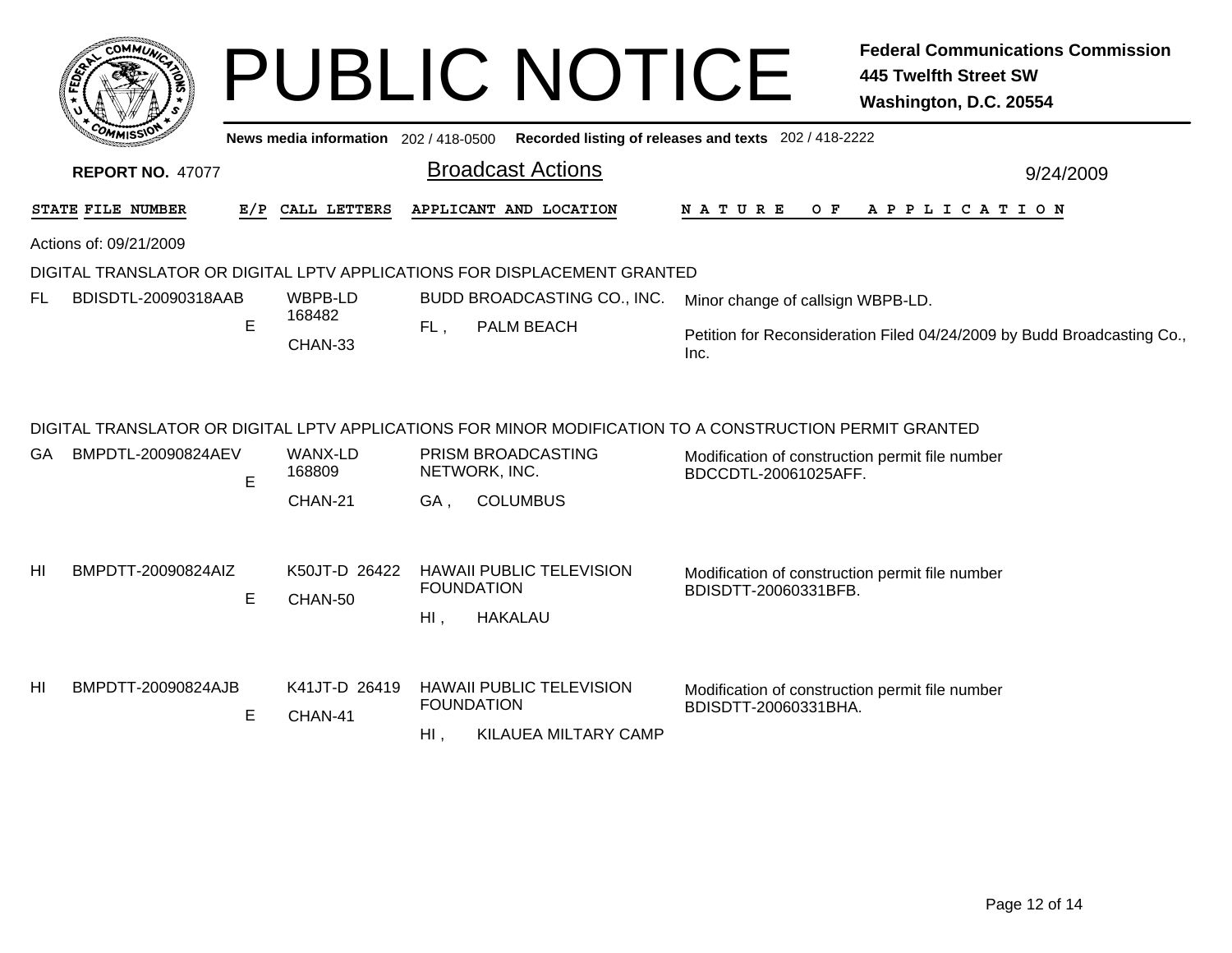|                |                         |   |                                       | <b>PUBLIC NOTICE</b>                                                                                    |                                                                         | <b>Federal Communications Commission</b><br>445 Twelfth Street SW<br>Washington, D.C. 20554 |
|----------------|-------------------------|---|---------------------------------------|---------------------------------------------------------------------------------------------------------|-------------------------------------------------------------------------|---------------------------------------------------------------------------------------------|
|                |                         |   | News media information 202 / 418-0500 |                                                                                                         | Recorded listing of releases and texts 202 / 418-2222                   |                                                                                             |
|                | <b>REPORT NO. 47077</b> |   |                                       | <b>Broadcast Actions</b>                                                                                |                                                                         | 9/24/2009                                                                                   |
|                | STATE FILE NUMBER       |   | E/P CALL LETTERS                      | APPLICANT AND LOCATION                                                                                  | O F<br>N A T U R E                                                      | A P P L I C A T I O N                                                                       |
|                | Actions of: 09/21/2009  |   |                                       |                                                                                                         |                                                                         |                                                                                             |
|                |                         |   |                                       | DIGITAL TRANSLATOR OR DIGITAL LPTV APPLICATIONS FOR MINOR MODIFICATION TO A CONSTRUCTION PERMIT GRANTED |                                                                         |                                                                                             |
| HI             | BMPDTT-20090824AJE      | E | K35II-D 26436<br>CHAN-35              | <b>HAWAII PUBLIC TELEVISION</b><br><b>FOUNDATION</b>                                                    | Modification of construction permit file number<br>BDISDTT-20060331BHZ. |                                                                                             |
|                |                         |   |                                       | SOUTH POINT<br>$H1$ .                                                                                   |                                                                         |                                                                                             |
| H <sub>l</sub> | BMPDTT-20090824AJJ      | E | K34IS-D 26426<br>CHAN-34              | <b>HAWAII PUBLIC TELEVISION</b><br><b>FOUNDATION</b><br>$HI$ ,<br>KILAUEA, KAUAI                        | Modification of construction permit file number<br>BDISDTT-20060331BEX. |                                                                                             |
| HI             | BMPDTT-20090824AJL      | E | K31IZ-D 26439<br>CHAN-31              | <b>HAWAII PUBLIC TELEVISION</b><br><b>FOUNDATION</b><br>$HI$ .<br>NAALEHU, ETC.                         | Modification of construction permit file number<br>BDISDTT-20060331BHP. |                                                                                             |
| H <sub>l</sub> | BMPDTT-20090824AJM      | E | K30JE-D 26425<br>CHAN-30              | <b>HAWAII PUBLIC TELEVISION</b><br><b>FOUNDATION</b><br><b>LIHUE</b><br>$Hl$ ,                          | Modification of construction permit file number<br>BDISDTT-20060331BGC. |                                                                                             |
| FL             | BMPDVL-20090916ACF      | E | WDFL-LD<br>168790<br>CHAN-11          | <b>FRANCOIS LECONTE</b><br><b>MARATHON</b><br>FL,                                                       | Modification of construction permit file number<br>BDCCDVL-20061005ADR. |                                                                                             |